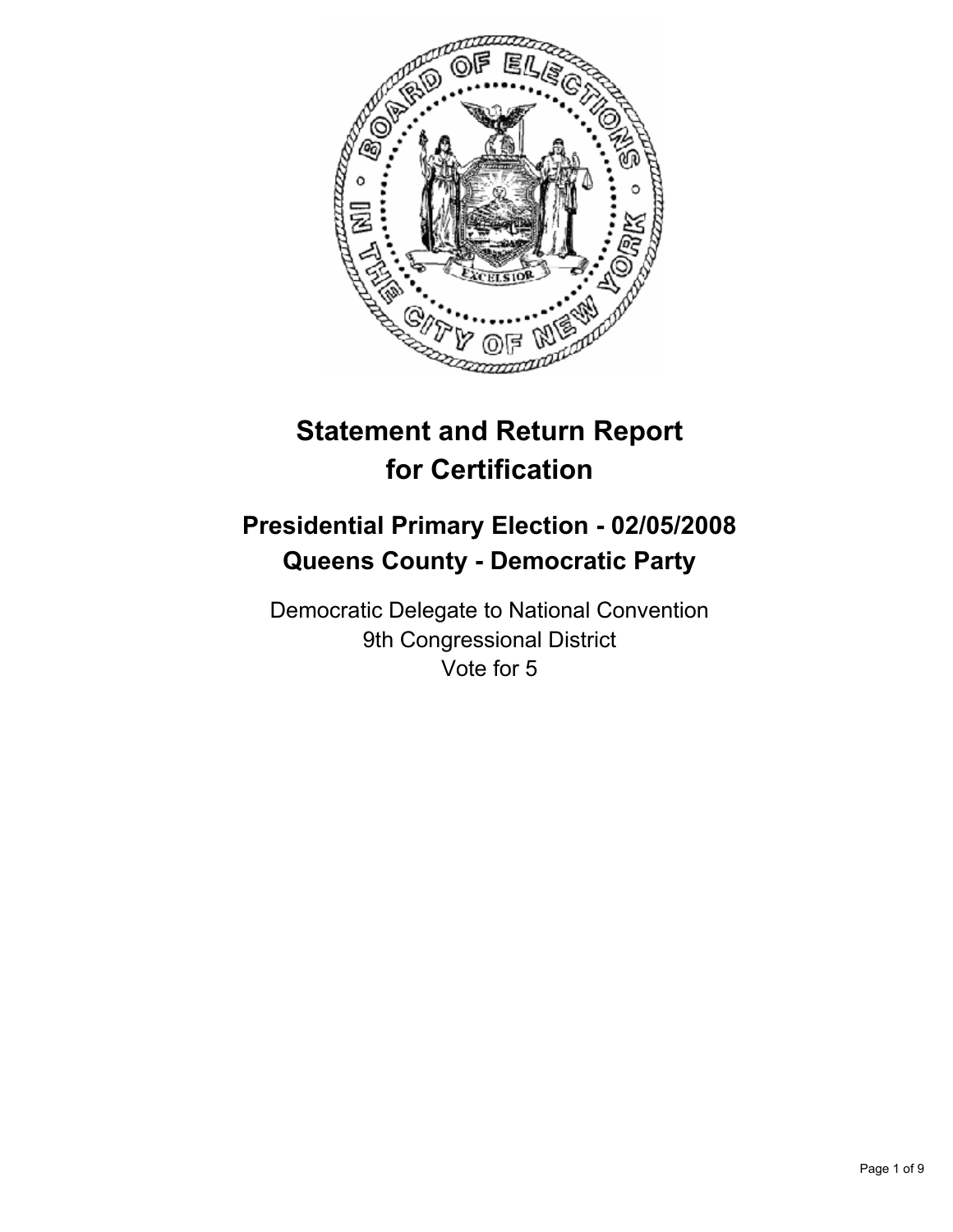

| <b>Assembly District 22</b>                        |             |
|----------------------------------------------------|-------------|
| <b>EMERGENCY</b>                                   | 0           |
| ABSENTEE/MILITARY                                  | 3           |
| <b>FEDERAL</b>                                     | $\mathbf 0$ |
| <b>AFFIDAVIT</b>                                   | 4           |
| JAMES CONIGLIARO (M) - PLEDGED TO SUPPORT CLINTON  | 83          |
| CATHERINE T NOLAN (F) - PLEDGED TO SUPPORT CLINTON | 88          |
| MITCHELL PARTNOW (M) - PLEDGED TO SUPPORT CLINTON  | 81          |
| MELINDA KATZ (F) - PLEDGED TO SUPPORT CLINTON      | 85          |
| MAF UDDIN (M) - PLEDGED TO SUPPORT CLINTON         | 75          |
| HERBERT M LIEBMANN (M) - PLEDGED TO SUPPORT OBAMA  | 19          |
| MARIE J WILLIAMS (F) - PLEDGED TO SUPPORT OBAMA    | 16          |
| NORMAN E ROSENTHAL (M) - PLEDGED TO SUPPORT OBAMA  | 20          |
| JOANNA MACK (F) - PLEDGED TO SUPPORT OBAMA         | 19          |
| <b>Total Votes</b>                                 | 486         |
| <b>Assembly District 23</b>                        |             |
| <b>EMERGENCY</b>                                   | 32          |
| ABSENTEE/MILITARY                                  | 172         |
| <b>FEDERAL</b>                                     | 14          |
| <b>AFFIDAVIT</b>                                   | 92          |
| JAMES CONIGLIARO (M) - PLEDGED TO SUPPORT CLINTON  | 3,042       |
| CATHERINE T NOLAN (F) - PLEDGED TO SUPPORT CLINTON | 3,149       |
| MITCHELL PARTNOW (M) - PLEDGED TO SUPPORT CLINTON  | 2,960       |
| MELINDA KATZ (F) - PLEDGED TO SUPPORT CLINTON      | 3,081       |
| MAF UDDIN (M) - PLEDGED TO SUPPORT CLINTON         | 2,601       |
| HERBERT M LIEBMANN (M) - PLEDGED TO SUPPORT OBAMA  | 1,139       |
| MARIE J WILLIAMS (F) - PLEDGED TO SUPPORT OBAMA    | 1,120       |
| NORMAN E ROSENTHAL (M) - PLEDGED TO SUPPORT OBAMA  | 1,121       |
| JOANNA MACK (F) - PLEDGED TO SUPPORT OBAMA         | 1,108       |
| <b>Total Votes</b>                                 | 19,321      |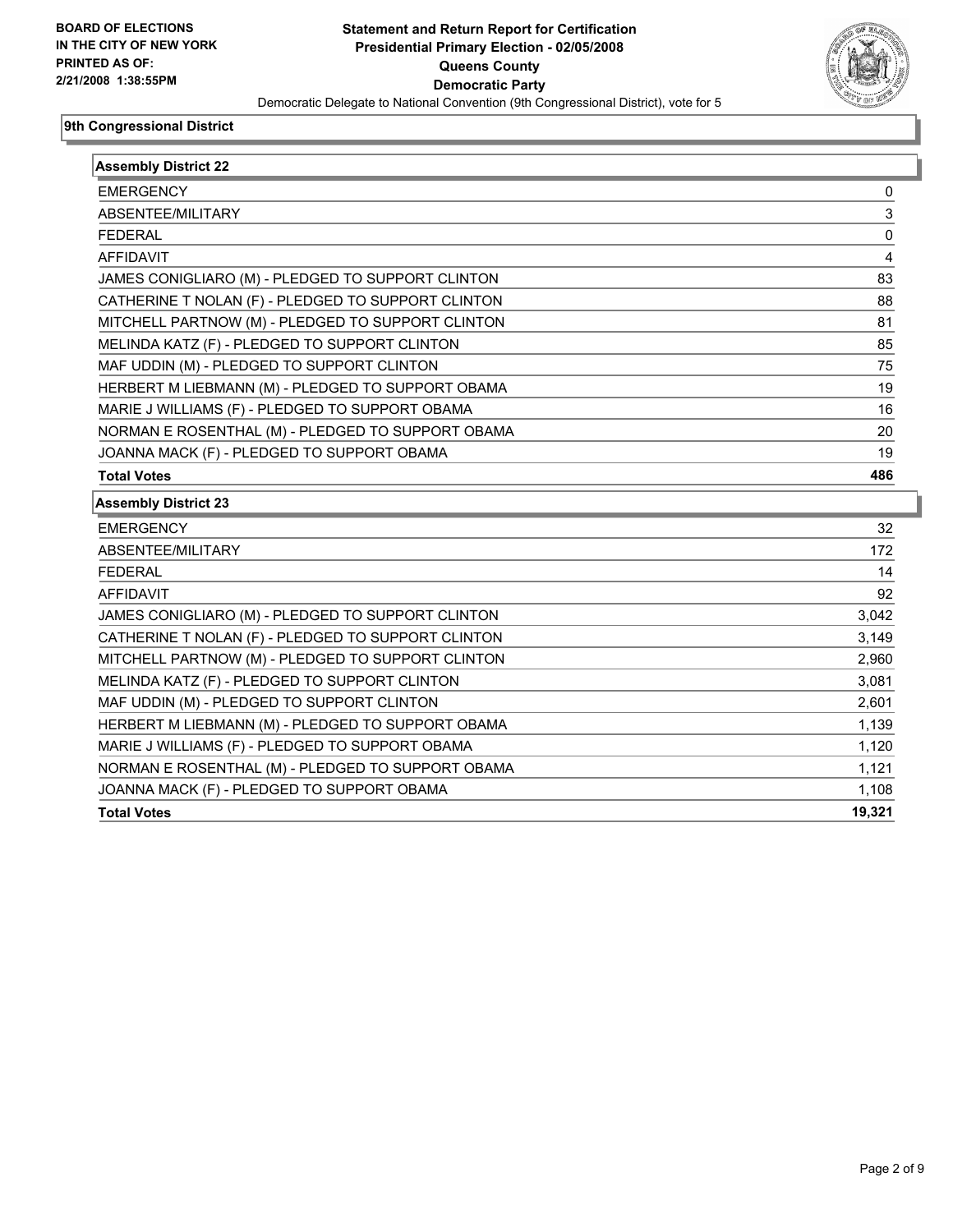

| <b>Assembly District 24</b>                        |        |
|----------------------------------------------------|--------|
| <b>EMERGENCY</b>                                   | 4      |
| ABSENTEE/MILITARY                                  | 109    |
| <b>FEDERAL</b>                                     | 10     |
| <b>AFFIDAVIT</b>                                   | 49     |
| JAMES CONIGLIARO (M) - PLEDGED TO SUPPORT CLINTON  | 1,995  |
| CATHERINE T NOLAN (F) - PLEDGED TO SUPPORT CLINTON | 2,076  |
| MITCHELL PARTNOW (M) - PLEDGED TO SUPPORT CLINTON  | 2,021  |
| MELINDA KATZ (F) - PLEDGED TO SUPPORT CLINTON      | 2,104  |
| MAF UDDIN (M) - PLEDGED TO SUPPORT CLINTON         | 1,821  |
| HERBERT M LIEBMANN (M) - PLEDGED TO SUPPORT OBAMA  | 767    |
| MARIE J WILLIAMS (F) - PLEDGED TO SUPPORT OBAMA    | 754    |
| NORMAN E ROSENTHAL (M) - PLEDGED TO SUPPORT OBAMA  | 749    |
| JOANNA MACK (F) - PLEDGED TO SUPPORT OBAMA         | 728    |
| <b>Total Votes</b>                                 | 13,015 |
|                                                    |        |
| <b>Assembly District 25</b>                        |        |
| <b>EMERGENCY</b>                                   | 56     |
| ABSENTEE/MILITARY                                  | 67     |
| <b>FEDERAL</b>                                     | 35     |
| <b>AFFIDAVIT</b>                                   | 41     |
| JAMES CONIGLIARO (M) - PLEDGED TO SUPPORT CLINTON  | 1,624  |
| CATHERINE T NOLAN (F) - PLEDGED TO SUPPORT CLINTON | 1,670  |
| MITCHELL PARTNOW (M) - PLEDGED TO SUPPORT CLINTON  | 1,612  |
| MELINDA KATZ (F) - PLEDGED TO SUPPORT CLINTON      | 1,710  |
| MAF UDDIN (M) - PLEDGED TO SUPPORT CLINTON         | 1,467  |
| HERBERT M LIEBMANN (M) - PLEDGED TO SUPPORT OBAMA  | 796    |
| MARIE J WILLIAMS (F) - PLEDGED TO SUPPORT OBAMA    | 747    |
| NORMAN E ROSENTHAL (M) - PLEDGED TO SUPPORT OBAMA  | 779    |
| JOANNA MACK (F) - PLEDGED TO SUPPORT OBAMA         | 721    |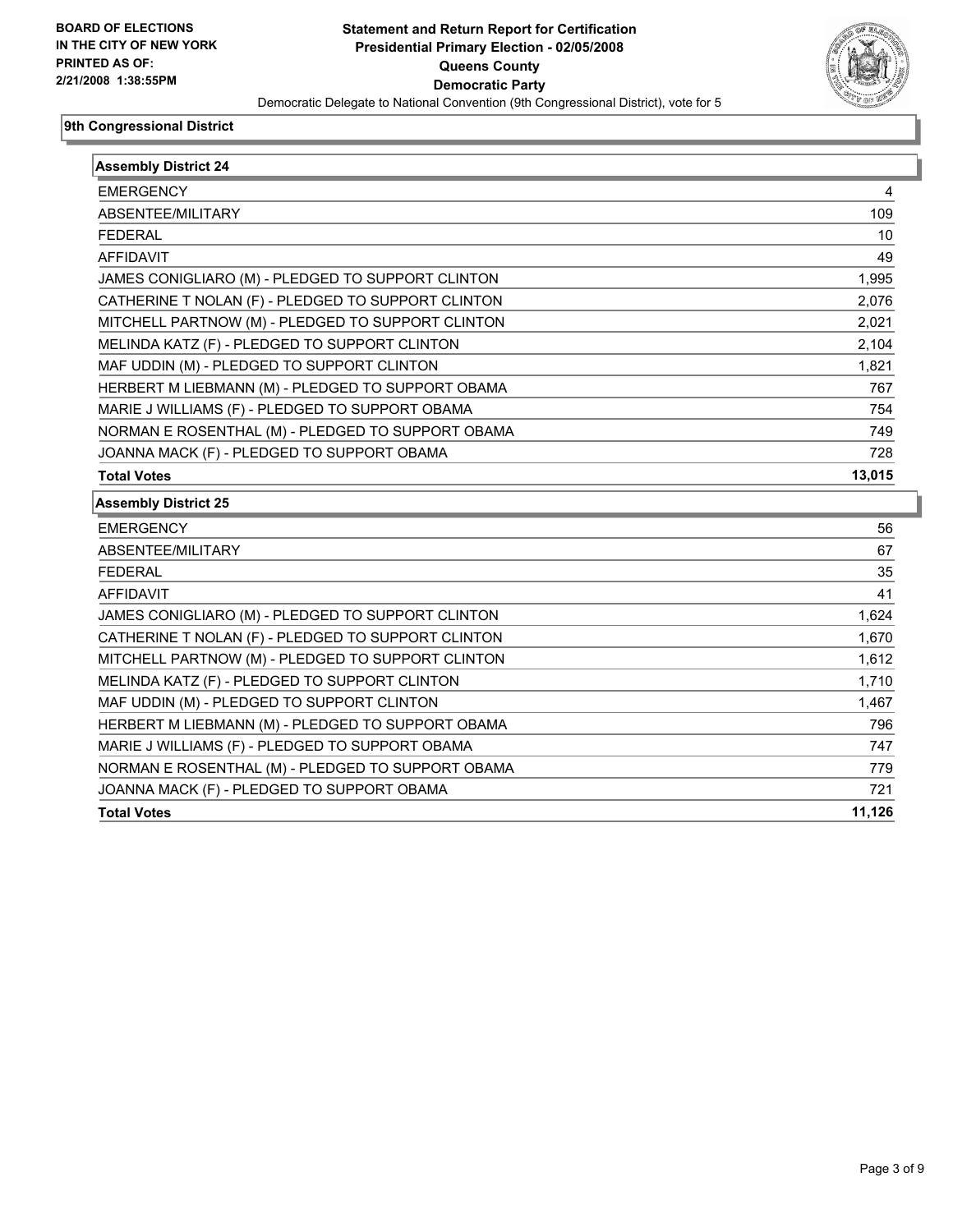

| <b>Assembly District 26</b>                        |                |
|----------------------------------------------------|----------------|
| <b>EMERGENCY</b>                                   | 6              |
| ABSENTEE/MILITARY                                  | 0              |
| <b>FEDERAL</b>                                     | 4              |
| <b>AFFIDAVIT</b>                                   | 0              |
| JAMES CONIGLIARO (M) - PLEDGED TO SUPPORT CLINTON  | 35             |
| CATHERINE T NOLAN (F) - PLEDGED TO SUPPORT CLINTON | 38             |
| MITCHELL PARTNOW (M) - PLEDGED TO SUPPORT CLINTON  | 28             |
| MELINDA KATZ (F) - PLEDGED TO SUPPORT CLINTON      | 34             |
| MAF UDDIN (M) - PLEDGED TO SUPPORT CLINTON         | 29             |
| HERBERT M LIEBMANN (M) - PLEDGED TO SUPPORT OBAMA  | 16             |
| MARIE J WILLIAMS (F) - PLEDGED TO SUPPORT OBAMA    | 17             |
| NORMAN E ROSENTHAL (M) - PLEDGED TO SUPPORT OBAMA  | 17             |
| JOANNA MACK (F) - PLEDGED TO SUPPORT OBAMA         | 16             |
| <b>Total Votes</b>                                 | 230            |
| <b>Assembly District 27</b>                        |                |
| <b>EMERGENCY</b>                                   | 50             |
| ABSENTEE/MILITARY                                  | 217            |
| <b>FEDERAL</b>                                     | 47             |
| <b>AFFIDAVIT</b>                                   | 131            |
| JAMES CONIGLIARO (M) - PLEDGED TO SUPPORT CLINTON  | 3,350          |
| CATHERINE T NOLAN (F) - PLEDGED TO SUPPORT CLINTON | 3,482          |
| MITCHELL PARTNOW (M) - PLEDGED TO SUPPORT CLINTON  | 3,393          |
| MELINDA KATZ (F) - PLEDGED TO SUPPORT CLINTON      | 3,733          |
| MAF UDDIN (M) - PLEDGED TO SUPPORT CLINTON         | 2,999          |
| HERBERT M LIEBMANN (M) - PLEDGED TO SUPPORT OBAMA  | 1,598          |
| MARIE J WILLIAMS (F) - PLEDGED TO SUPPORT OBAMA    | 1,520          |
| NORMAN E ROSENTHAL (M) - PLEDGED TO SUPPORT OBAMA  |                |
|                                                    |                |
| JOANNA MACK (F) - PLEDGED TO SUPPORT OBAMA         | 1,608<br>1,433 |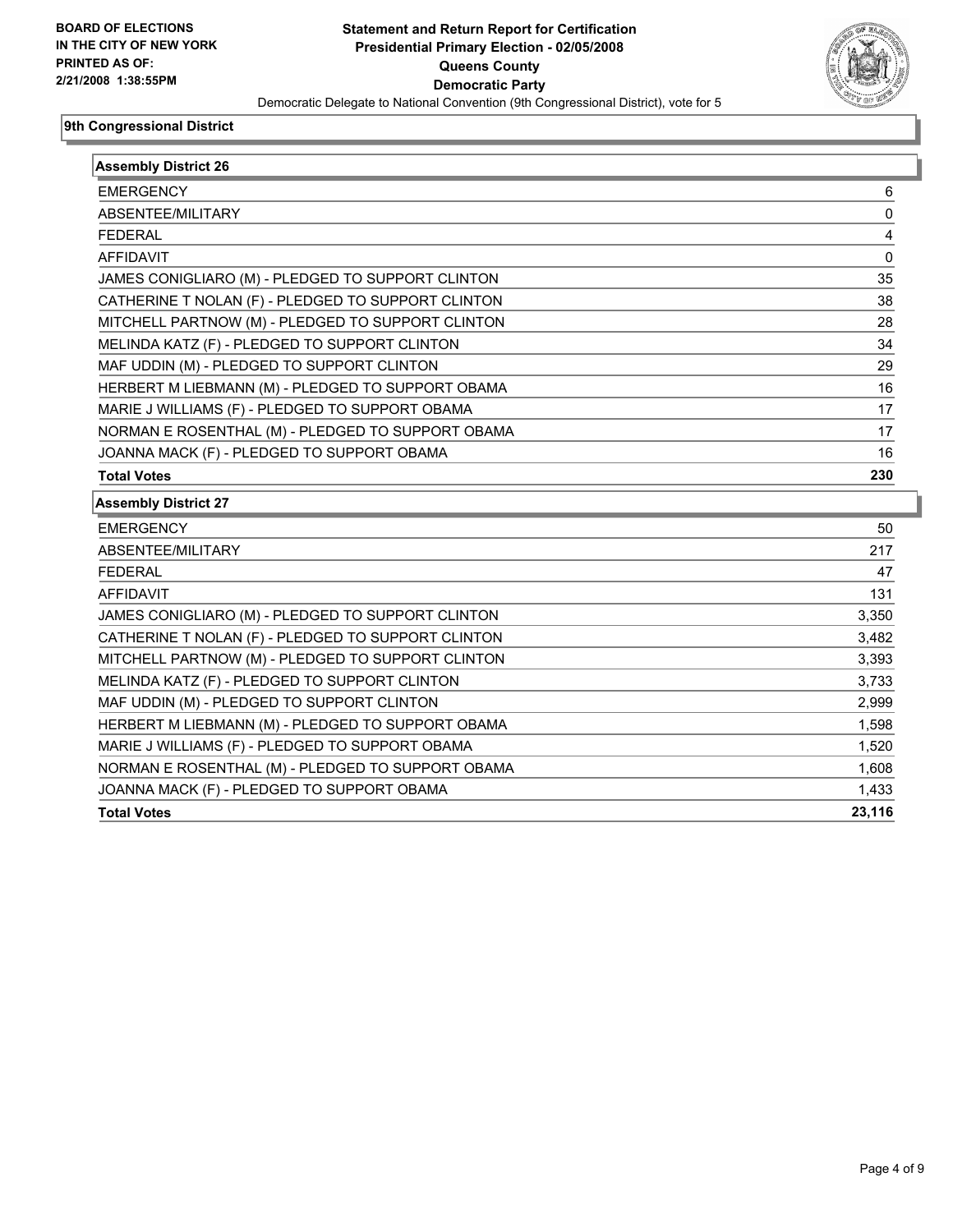

| <b>Assembly District 28</b>                        |                |
|----------------------------------------------------|----------------|
| <b>EMERGENCY</b>                                   | 39             |
| ABSENTEE/MILITARY                                  | 380            |
| <b>FEDERAL</b>                                     | 64             |
| <b>AFFIDAVIT</b>                                   | 160            |
| JAMES CONIGLIARO (M) - PLEDGED TO SUPPORT CLINTON  | 6,089          |
| CATHERINE T NOLAN (F) - PLEDGED TO SUPPORT CLINTON | 6,445          |
| MITCHELL PARTNOW (M) - PLEDGED TO SUPPORT CLINTON  | 6,135          |
| MELINDA KATZ (F) - PLEDGED TO SUPPORT CLINTON      | 7,192          |
| MAF UDDIN (M) - PLEDGED TO SUPPORT CLINTON         | 5,635          |
| HERBERT M LIEBMANN (M) - PLEDGED TO SUPPORT OBAMA  | 2,641          |
| MARIE J WILLIAMS (F) - PLEDGED TO SUPPORT OBAMA    | 2,525          |
| NORMAN E ROSENTHAL (M) - PLEDGED TO SUPPORT OBAMA  | 2,603          |
| JOANNA MACK (F) - PLEDGED TO SUPPORT OBAMA         | 2,441          |
| <b>Total Votes</b>                                 | 41,706         |
| <b>Assembly District 29</b>                        |                |
| <b>EMERGENCY</b>                                   | 0              |
| ABSENTEE/MILITARY                                  | 0              |
| <b>FEDERAL</b>                                     | 0              |
| <b>AFFIDAVIT</b>                                   | $\overline{2}$ |
| JAMES CONIGLIARO (M) - PLEDGED TO SUPPORT CLINTON  | 14             |
| CATHERINE T NOLAN (F) - PLEDGED TO SUPPORT CLINTON | 14             |
| MITCHELL PARTNOW (M) - PLEDGED TO SUPPORT CLINTON  | 14             |
| MELINDA KATZ (F) - PLEDGED TO SUPPORT CLINTON      | 14             |
| MAF UDDIN (M) - PLEDGED TO SUPPORT CLINTON         | 15             |
| HERBERT M LIEBMANN (M) - PLEDGED TO SUPPORT OBAMA  | 23             |
| MARIE J WILLIAMS (F) - PLEDGED TO SUPPORT OBAMA    | 25             |
| NORMAN E ROSENTHAL (M) - PLEDGED TO SUPPORT OBAMA  | 22             |
| JOANNA MACK (F) - PLEDGED TO SUPPORT OBAMA         | 22             |
| <b>Total Votes</b>                                 | 163            |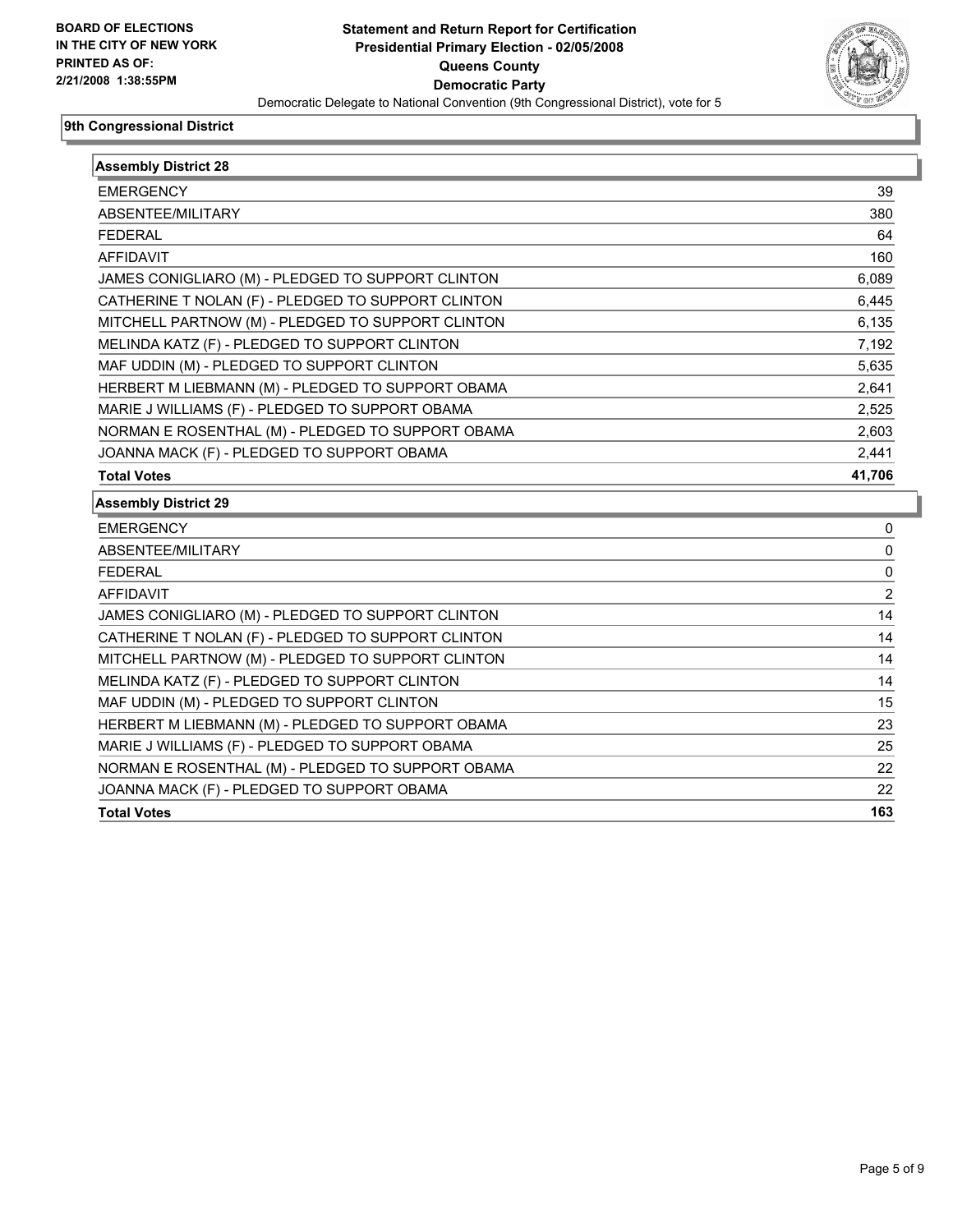

| <b>Assembly District 30</b>                        |                |
|----------------------------------------------------|----------------|
| <b>EMERGENCY</b>                                   | 3              |
| ABSENTEE/MILITARY                                  | 15             |
| <b>FEDERAL</b>                                     | 2              |
| <b>AFFIDAVIT</b>                                   | 15             |
| JAMES CONIGLIARO (M) - PLEDGED TO SUPPORT CLINTON  | 540            |
| CATHERINE T NOLAN (F) - PLEDGED TO SUPPORT CLINTON | 602            |
| MITCHELL PARTNOW (M) - PLEDGED TO SUPPORT CLINTON  | 518            |
| MELINDA KATZ (F) - PLEDGED TO SUPPORT CLINTON      | 563            |
| MAF UDDIN (M) - PLEDGED TO SUPPORT CLINTON         | 465            |
| HERBERT M LIEBMANN (M) - PLEDGED TO SUPPORT OBAMA  | 178            |
| MARIE J WILLIAMS (F) - PLEDGED TO SUPPORT OBAMA    | 169            |
| NORMAN E ROSENTHAL (M) - PLEDGED TO SUPPORT OBAMA  | 168            |
| JOANNA MACK (F) - PLEDGED TO SUPPORT OBAMA         | 172            |
| <b>Total Votes</b>                                 | 3,375          |
| <b>Assembly District 31</b>                        |                |
| <b>EMERGENCY</b>                                   | 0              |
| ABSENTEE/MILITARY                                  | 0              |
| <b>FEDERAL</b>                                     | 0              |
| <b>AFFIDAVIT</b>                                   | 0              |
| JAMES CONIGLIARO (M) - PLEDGED TO SUPPORT CLINTON  | 3              |
| CATHERINE T NOLAN (F) - PLEDGED TO SUPPORT CLINTON | 3              |
| MITCHELL PARTNOW (M) - PLEDGED TO SUPPORT CLINTON  | $\overline{2}$ |
| MELINDA KATZ (F) - PLEDGED TO SUPPORT CLINTON      | 3              |
| MAF UDDIN (M) - PLEDGED TO SUPPORT CLINTON         | 3              |
| HERBERT M LIEBMANN (M) - PLEDGED TO SUPPORT OBAMA  | 0              |
| MARIE J WILLIAMS (F) - PLEDGED TO SUPPORT OBAMA    | 0              |
| NORMAN E ROSENTHAL (M) - PLEDGED TO SUPPORT OBAMA  | 0              |
| JOANNA MACK (F) - PLEDGED TO SUPPORT OBAMA         | 0              |
| <b>Total Votes</b>                                 | 14             |
|                                                    |                |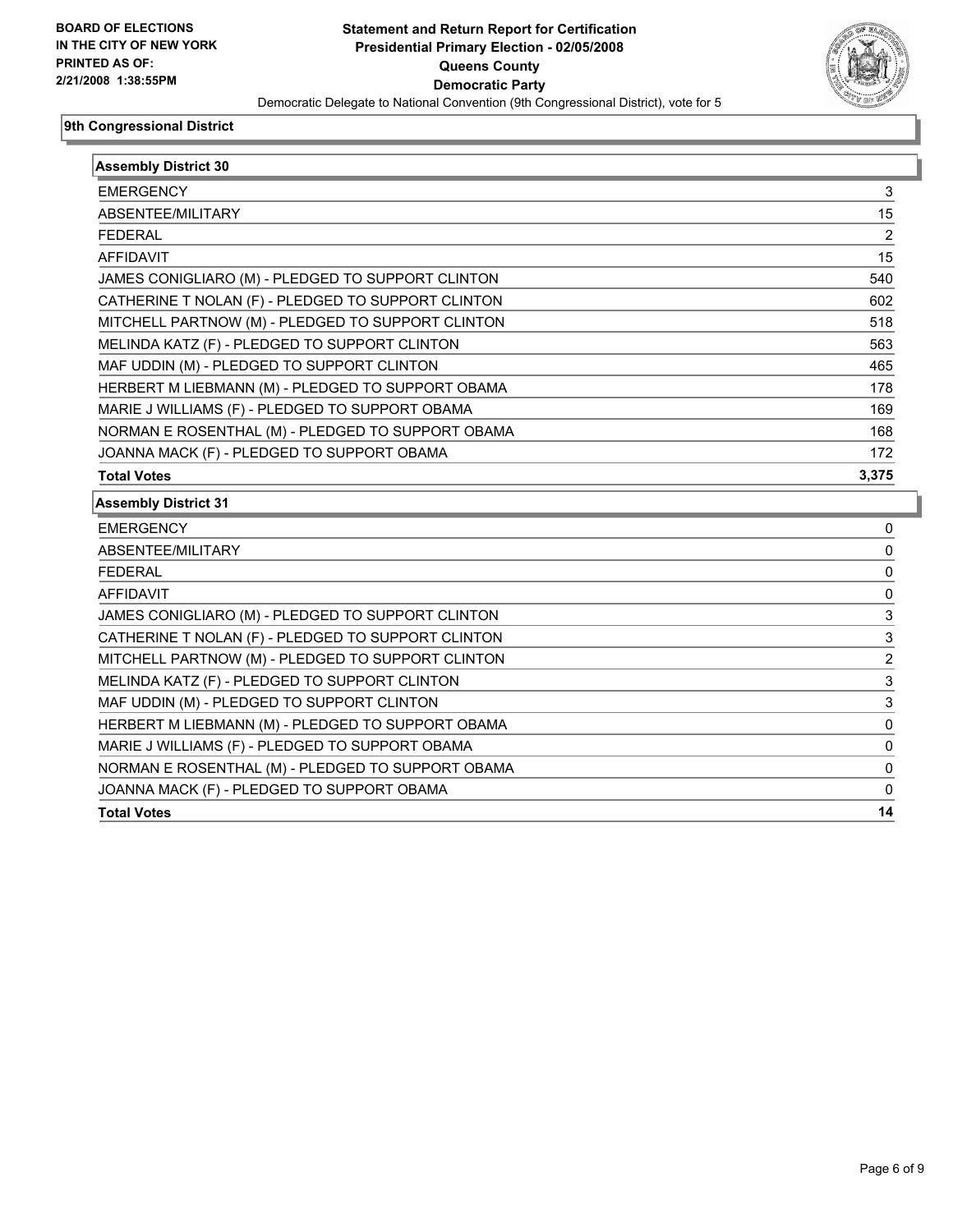

| <b>Assembly District 35</b>                        |       |
|----------------------------------------------------|-------|
| <b>EMERGENCY</b>                                   | 1     |
| ABSENTEE/MILITARY                                  | 8     |
| <b>FEDERAL</b>                                     | 7     |
| <b>AFFIDAVIT</b>                                   | 13    |
| JAMES CONIGLIARO (M) - PLEDGED TO SUPPORT CLINTON  | 334   |
| CATHERINE T NOLAN (F) - PLEDGED TO SUPPORT CLINTON | 343   |
| MITCHELL PARTNOW (M) - PLEDGED TO SUPPORT CLINTON  | 329   |
| MELINDA KATZ (F) - PLEDGED TO SUPPORT CLINTON      | 368   |
| MAF UDDIN (M) - PLEDGED TO SUPPORT CLINTON         | 322   |
| HERBERT M LIEBMANN (M) - PLEDGED TO SUPPORT OBAMA  | 137   |
| MARIE J WILLIAMS (F) - PLEDGED TO SUPPORT OBAMA    | 133   |
| NORMAN E ROSENTHAL (M) - PLEDGED TO SUPPORT OBAMA  | 136   |
| JOANNA MACK (F) - PLEDGED TO SUPPORT OBAMA         | 129   |
| <b>Total Votes</b>                                 | 2,231 |
| <b>Assembly District 37</b>                        |       |
| <b>EMERGENCY</b>                                   |       |
| ABSENTEE/MILITARY                                  | 4     |
| <b>FEDERAL</b>                                     | 0     |
| <b>AFFIDAVIT</b>                                   | 5     |
| JAMES CONIGLIARO (M) - PLEDGED TO SUPPORT CLINTON  | 90    |
| CATHERINE T NOLAN (F) - PLEDGED TO SUPPORT CLINTON | 103   |
| MITCHELL PARTNOW (M) - PLEDGED TO SUPPORT CLINTON  | 81    |
| MELINDA KATZ (F) - PLEDGED TO SUPPORT CLINTON      | 88    |
| MAF UDDIN (M) - PLEDGED TO SUPPORT CLINTON         | 73    |
| HERBERT M LIEBMANN (M) - PLEDGED TO SUPPORT OBAMA  | 33    |
| MARIE J WILLIAMS (F) - PLEDGED TO SUPPORT OBAMA    | 33    |
| NORMAN E ROSENTHAL (M) - PLEDGED TO SUPPORT OBAMA  | 31    |
| JOANNA MACK (F) - PLEDGED TO SUPPORT OBAMA         | 30    |
| <b>Total Votes</b>                                 |       |
|                                                    | 562   |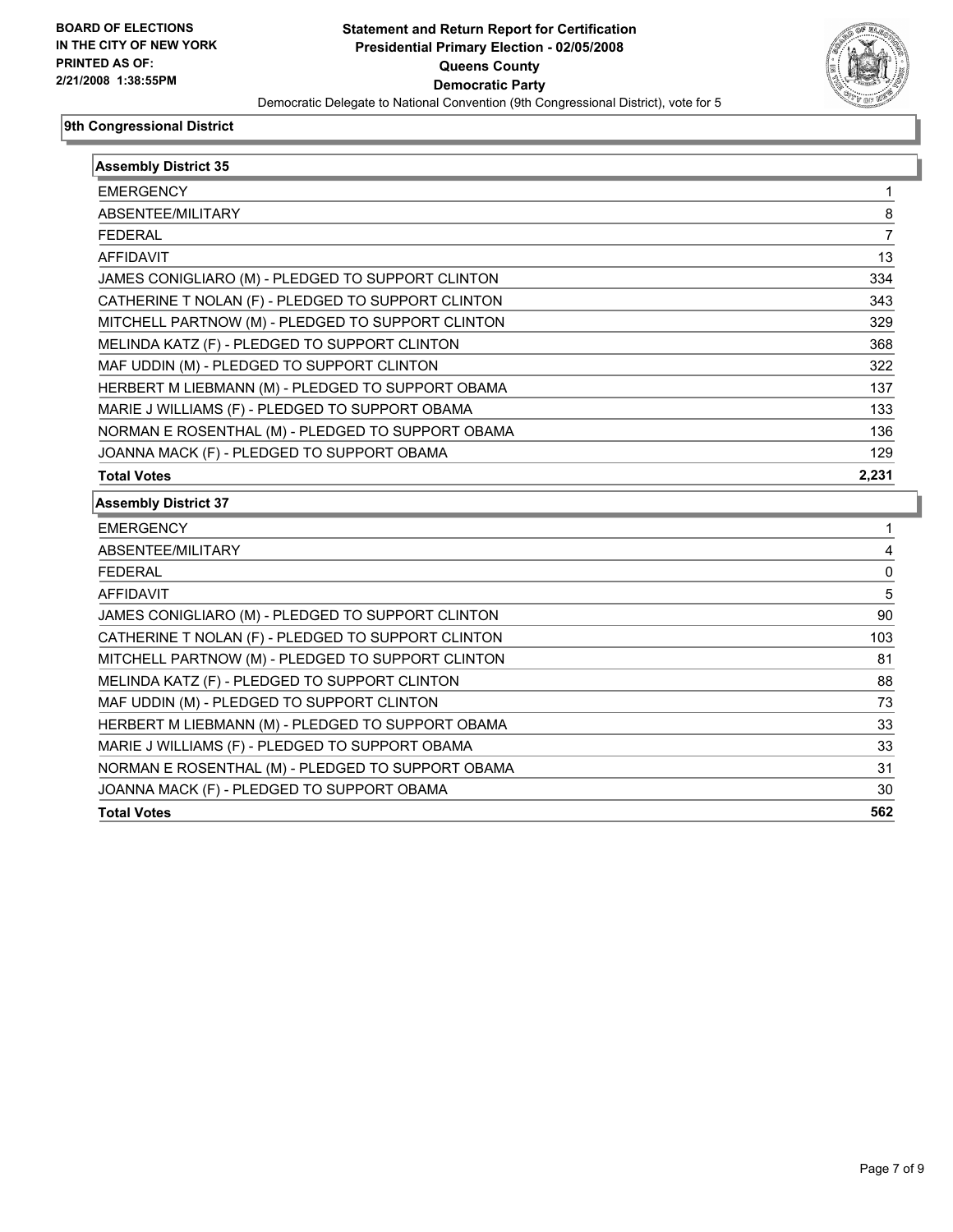

| <b>Assembly District 38</b>                        |        |
|----------------------------------------------------|--------|
| <b>EMERGENCY</b>                                   | 13     |
| ABSENTEE/MILITARY                                  | 53     |
| <b>FEDERAL</b>                                     | 4      |
| <b>AFFIDAVIT</b>                                   | 91     |
| JAMES CONIGLIARO (M) - PLEDGED TO SUPPORT CLINTON  | 1,885  |
| CATHERINE T NOLAN (F) - PLEDGED TO SUPPORT CLINTON | 1,978  |
| MITCHELL PARTNOW (M) - PLEDGED TO SUPPORT CLINTON  | 1,838  |
| MELINDA KATZ (F) - PLEDGED TO SUPPORT CLINTON      | 1,947  |
| MAF UDDIN (M) - PLEDGED TO SUPPORT CLINTON         | 1,727  |
| HERBERT M LIEBMANN (M) - PLEDGED TO SUPPORT OBAMA  | 558    |
| MARIE J WILLIAMS (F) - PLEDGED TO SUPPORT OBAMA    | 543    |
| NORMAN E ROSENTHAL (M) - PLEDGED TO SUPPORT OBAMA  | 523    |
| JOANNA MACK (F) - PLEDGED TO SUPPORT OBAMA         | 519    |
| <b>Total Votes</b>                                 | 11,518 |
|                                                    |        |